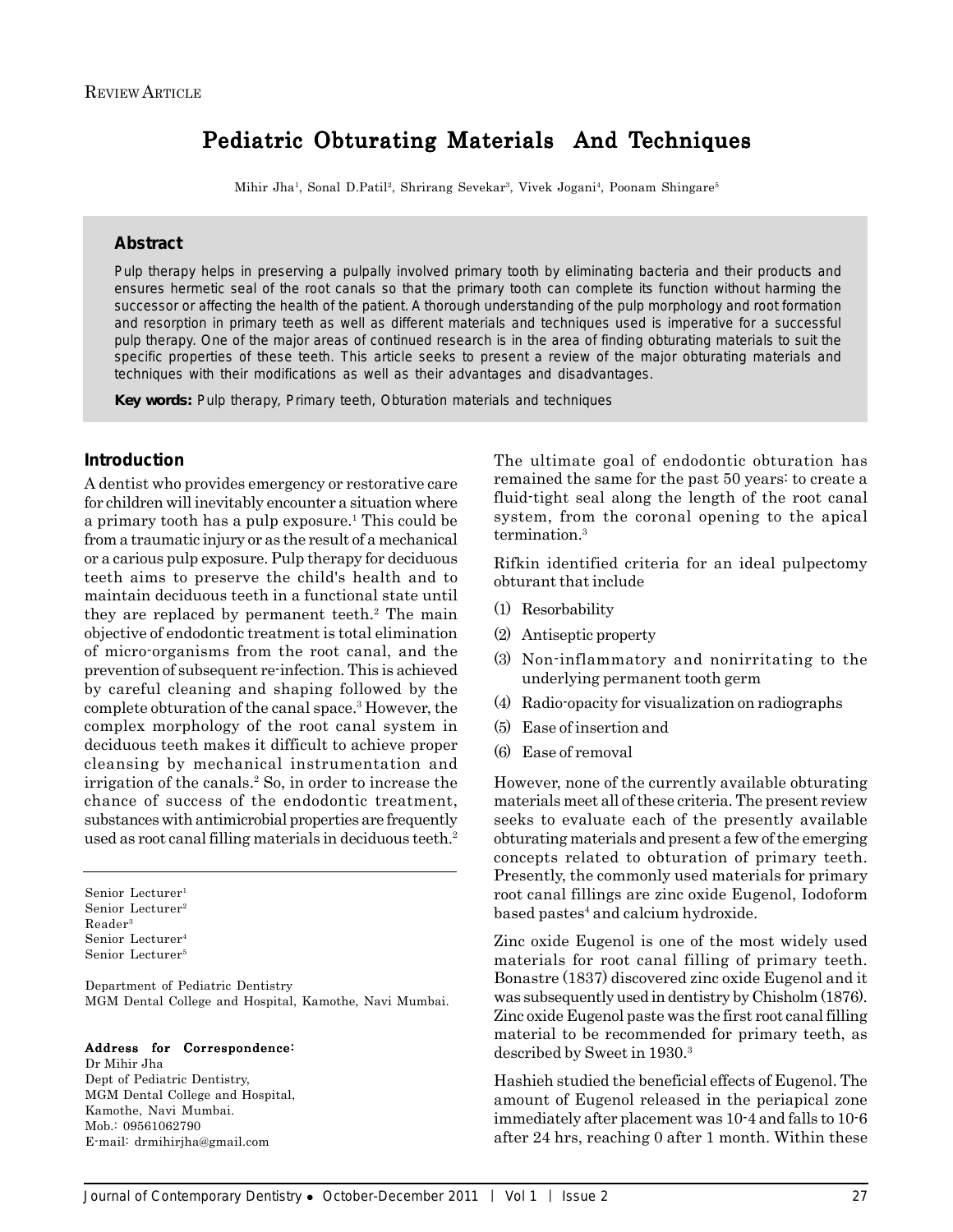concentrations Eugenol is said to have antiinflammatory and analgesic properties that are very useful after a pulpectomy procedure. Since 1930's zinc oxide Eugenol has been the material of choice. However, it has certain disadvantages like slow resorption, irritation to the periapical tissues, necrosis of bone and cementum and alters the path of eruption of succedaneous tooth.5 Colla J (1985) found that zinc oxide may alter the path of eruption of succedaneous permanent.6 Erasquin (1967) reported occurrence of necrosis of cementum, bone and inflammation of periapical tissue.7 Robin L W studied unresorbed zinc oxide Eugenol was surrounded by several layers of condensed cellular tissues. This was composed of inner layer of tightly packed cells and outer layer of fibroblast with chronic inflammatory cells. Segmentation of mass occurs by ingrowth of collagen and fibroblast forming septa. Within the septa sequestration of zinc oxide is seen into smaller masses.<sup>8</sup>

Research is going on in this area to improve the properties of zinc oxide Eugenol by adding antibacterial substances or by altering it with other materials.

Success rates were reported after obturating with Zinc Oxide Eugenol cement by various authors as follows -  $82.3\%$ -  $\mathrm{Barr}$  et al $^9$   $82.5\%$  -  $\mathrm{Gould^{10}}$   $86.1\%$   $\mathrm{Coll}$  et al. $^{11}$ 

Formocresol, Formaldehyde and Paraformaldehyde and cresol have been tried out<sup>12</sup> to improve the properties and success of zinc oxide Eugenol, but the addition of these compounds neither increased the success rate nor made the material more resorbable as compared to zinc oxide Eugenol alone.13

A study was conducted in which iodoformized zinc oxide Eugenol was tested for its antibacterial effect against the aerobic and anaerobic bacteria and was found to be effective for both the aerobic and anaerobic bacteria of the root canals of deciduous teeth with maximum sustaining period of 10 days.<sup>14</sup>

A combination of zinc oxide powder and calcium hydroxide paste for obturation of primary teeth has shown promise in a short term study by Chawla<sup>15</sup>. They found that the obturated material remained up to the apex of root canals till the beginning of physiologic root resorption. Also the material was found to resorb at the same rate as teeth. Combination of calcium hydroxide, zinc oxide, and 10% sodium fluoride solution has been tested in a clinical study. It was observed that the rate of resorption of this new root canal obturating mixture was quite similar to the rate of physiologic root resorption in primary teeth.16

Iodoform pastes have better resorbability and disinfectant properties $17,18,19$  than ZOE, but they may

produce a yellowishbrown discoloration of the tooth crowns which may compromise esthetics.17 Different formulations of root canal filling materials containing Iodoform are available: KRI paste (iodoform, camphor, menthol, and parachlorophenol), Maisto paste (iodoform, camphor, menthol, para-chlorophenol, zinc oxide, lanolin, and thymol), Guedes-Pinto paste (iodoform, camphorated parachlorophenol, and Rifocort (Medley, Campinas/SP; prednisolone acetate and sodium rifampicin), Endoflas (Sanlor Lab, Miami/FL; iodoform, zinc oxide, calcium hydroxide, barium sulfate, Eugenol, and paramonochlorophenol), and Vitapex (Neo Dental International, Federal Way/WA; calcium hydroxide and iodoform).16,20 Castagnola and Orley (1952) stated that KRI paste loses only 20% of its potency in 10 years.<sup>21</sup> Garcia Godoy  $(1987)$  found that KRI paste resorbs from the apical tissue in a week or two; it does not set to a hard mass and can be inserted and removed easily.22 Eliyahu Mass (1989) found Maisto paste to be successful in infected posterior primary teeth and had positive healing effect on periradicular tissue.<sup>23</sup>

Since the introduction to dentistry of Calcium Hydroxide by Hermann (1920, 1930), this medica-ment has been identified to promote healing in many clinical situations. Calcium hydroxide has been used either as the sole root filling material for primary teeth or in association with Iodoform. It is commercially available as Vitapex and Metapex. These products resorb if inadvertently pushed beyond the apex. However, the rate of resorption of the material from within the canals is faster than the rate of physiologic root resorption.<sup>24</sup> Pitts studied the absorbable nature of Calcium Hydroxide, he found that significant wash out of apical plugs of Calcium Hydroxide occurred during the first month after placement. By the ninth month, plugs were virtually gone from the apical portion of the root canal. Adjacent to remaining Calcium Hydroxide particles, giant cells but no inflammatory cells were seen.25 Poor success rates were reported due to high occurrence of internal resorption by Via<sup>26</sup> and Shroeder<sup>27</sup>.

The alkaline property of the material was said to counteract the inflammatory process by acting as a local buffer and by activating the alkaline phosphatase activity, which was important for hard tissue formation. The depletion of the material from the root canals was found to be the main disadvantage of Calcium Hydroxide as root canal filling material.28 Studies have reported a success rate of 80 to 90%.23,28

Japanese researchers have introduced a calcium hydroxide sealer named Vitapex that contains 40% Iodoform along with silicone oil. The Iodoform is a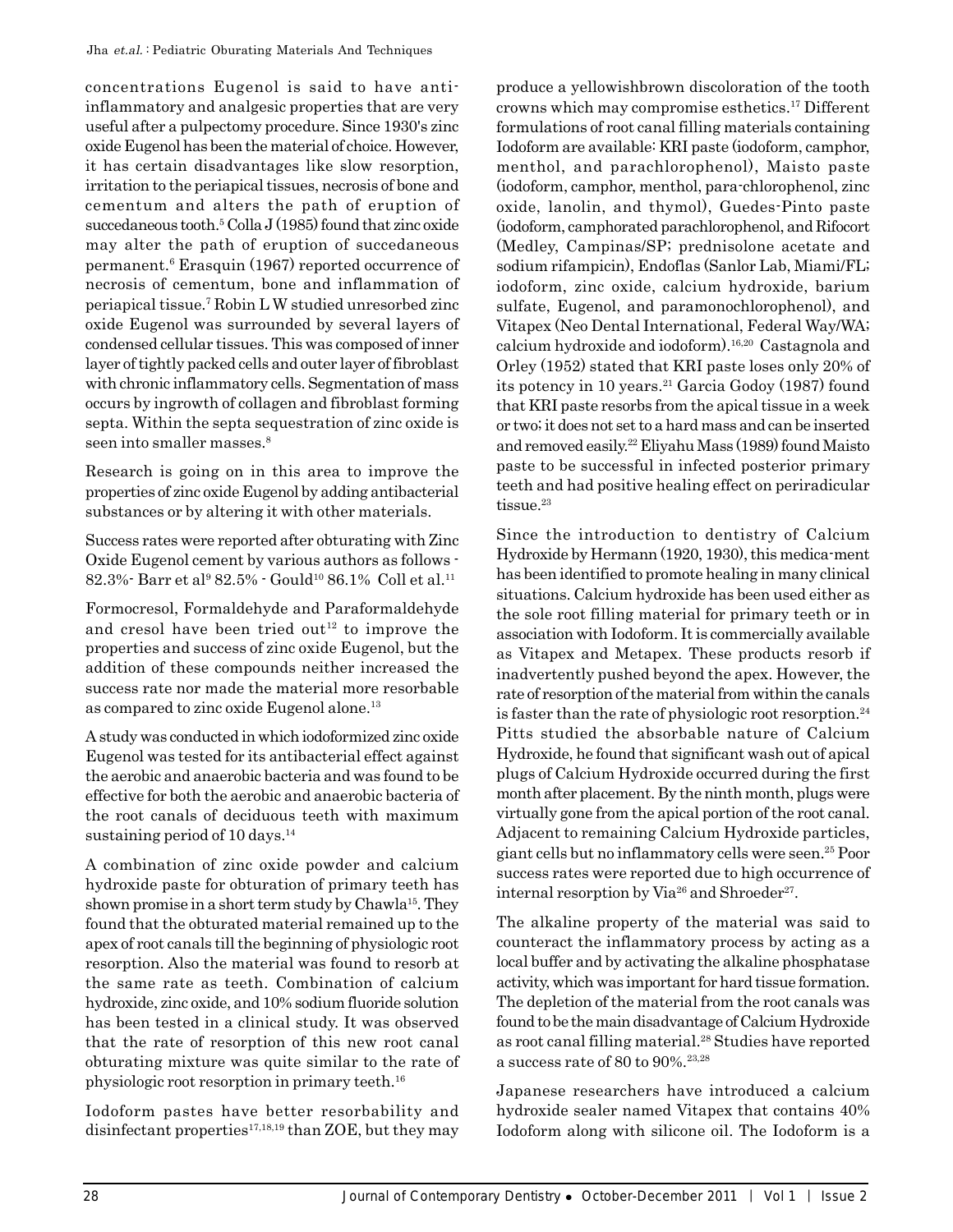known bactericide that is released from the sealer and suppresses any residual bacteria in the canal or periapical region. However, several clinical and histopathological investigations of calcium hydroxide and Iodofom mixture (Vitapex, Neo Dental Chemical Products Co. Tokyo) have been published by Fuchino and Nishino (1980). This material was found to be easy to apply and resorbs at a slightly faster rate than that of the root. It has no toxic effects on permanent successor and is radio opaque. For these reasons, the calcium hydroxide Iodoform mixture can be considered to be a nearly ideal primary tooth filling material. Over filling and resorption of the paste containing Iodoform from the root canals had no effect on the success of the treatment but regarded as having a positive healing effect.<sup>3</sup>

Endoflas is a resorbable paste produced in South America and contains components similar to that of Vitapex, with the addition of zinc oxide Eugenol. This paste is obtained by mixing a powder containing triiodomethane and iodine dibutilorthocresol (40.6%), zinc oxide (56.5%), calcium hydroxide (1.07%), Barium sulphate (1.63%) and with a liquid consisting of Eugenol and Paramonochlorophenol.3

The material is hydrophilic and can be used in mildly humid canals. It firmly adheres to the surface of the root canals to provide a good seal. Due to its broad spectrum of antibacterial activity, Endoflas has the ability to disinfect dentinal tubules and difficult to reach accessory ca-nals that cannot be disinfected or cleansed mechanically. The components of Endoflas are biocompatible and can be removed by phagocytosis, hence making the material resorbable. Unlike other pastes, Endoflas only resorbs when extruded extraradicularly, but does not wash out intraradicularly. The disadvantage of this material is its Eugenol content that can cause periapical irritation. It also has a drawback of causing tooth discoloration. One study showed a lower success rate of 58% when there was overfilling but 83% success in cases with flush and underfilled root canals.29 Thus, it can be concluded that the Endofloss may be successfully used for root canal treatments in primary teeth particularly if care is taken not to overfill.

Comparative studies have indicated that Zinc oxide Eugenol has better antimicrobial activity as well as lower cytotoxicity than KRI paste<sup>30</sup>.

Pabla et al. evaluated the antimicrobial efficacy of zinc oxide Eugenol, Iodoform paste, KRI paste, Maisto paste and Vitapex® against aerobic and anaerobic bacteria obtained from infected non-vital primary anterior teeth. Maisto paste had the best antibacterial activity. Iodoform paste was the second best followed by zinc oxide Eugenol paste. Vitapex® showed the least antibacterial activity.31 Zinc oxide Eugenol (ZOE), Zinc

oxide-Eugenol and Formocresol (ZOE+FC), Calcium hydroxide and sterile water (CAOH+H<sub>2</sub>O), Zinc oxide and Camphorated phenol (ZO+CP), Calcium hydroxide and Iodoform (Metapex) and Vaseline (Control), were checked for anti-microbial efficacy and ZOE+FC produced strong inhibition against most bacteria when compared to ZOE, ZO+CP and CAOH+H<sub>2</sub>O. Metapex and Vaseline were found to be non inhibitory.32 A mixture of calcium hydroxide, zinc oxide powder, and sodium fluoride (10%) was used, combining the advantages of both calcium hydroxide and zinc oxide. Calcium fluoride as a reaction product added radiopacity to the root canal filling material, without the need for addition of any other radiopaque material. The addition of fluoride was seen to give this material a resorption rate that matched the resorption rate of the roots of the primary pulpectomized teeth. The overfilled material was not seen to completely resorb even after 2 years of follow-up and so care should be taken not to over push the material beyond the apex. A study is already in progress to evaluate the resorption of the root canal filling material intraradicularly, interradicularly, and periapically, using mixtures of zinc oxide and calcium hydroxide along with different concentrations (2, 6, and 8%) of sodium fluoride as a liquid. The mixture made by using 8% sodium fluoride is showing good results in the mid-term evaluation.<sup>16</sup>

Retained primary teeth without permanent successor present a unique challenge to the dentist. These teeth are often prone to caries because of factors such as longevity of the tooth in the oral cavity, discrepancies in interproximal contact with permanent teeth and variation in enamel thickness.33 A deciduous tooth without permanent tooth bud shows no signs of root resorption requiring different obturating material that would not undergo resorption.<sup>34</sup> This helps to prevent arch length discrepancy and to maintain the space without going for orthodontic or prosthetic rehabilitation.35 So, materials like Guttapercha, Mineral Trioxide Aggregate (MTA), and Calcium Enriched Mixture (CEM), that are biocompatible and those would not be resorbed should be selected as a root canal filling material for retained primary teeth. Guttapercha is a desirable filling material because it is nontoxic, least irritating to periapical tissues, impervious to moisture. Mineral Trioxide Aggregate (MTA) is recently introduced cement. Studies have demonstrated cemental repair, formation of bone, and regeneration of the periodontal ligament when MTA is used.36 Table I shows comparison of properties of different commonly used obturating materials.

Several techniques have been used for the filling of material into primary teeth root canals. An ideal filling technique should assure complete filling of the canal without overfill and with minimal or no voids.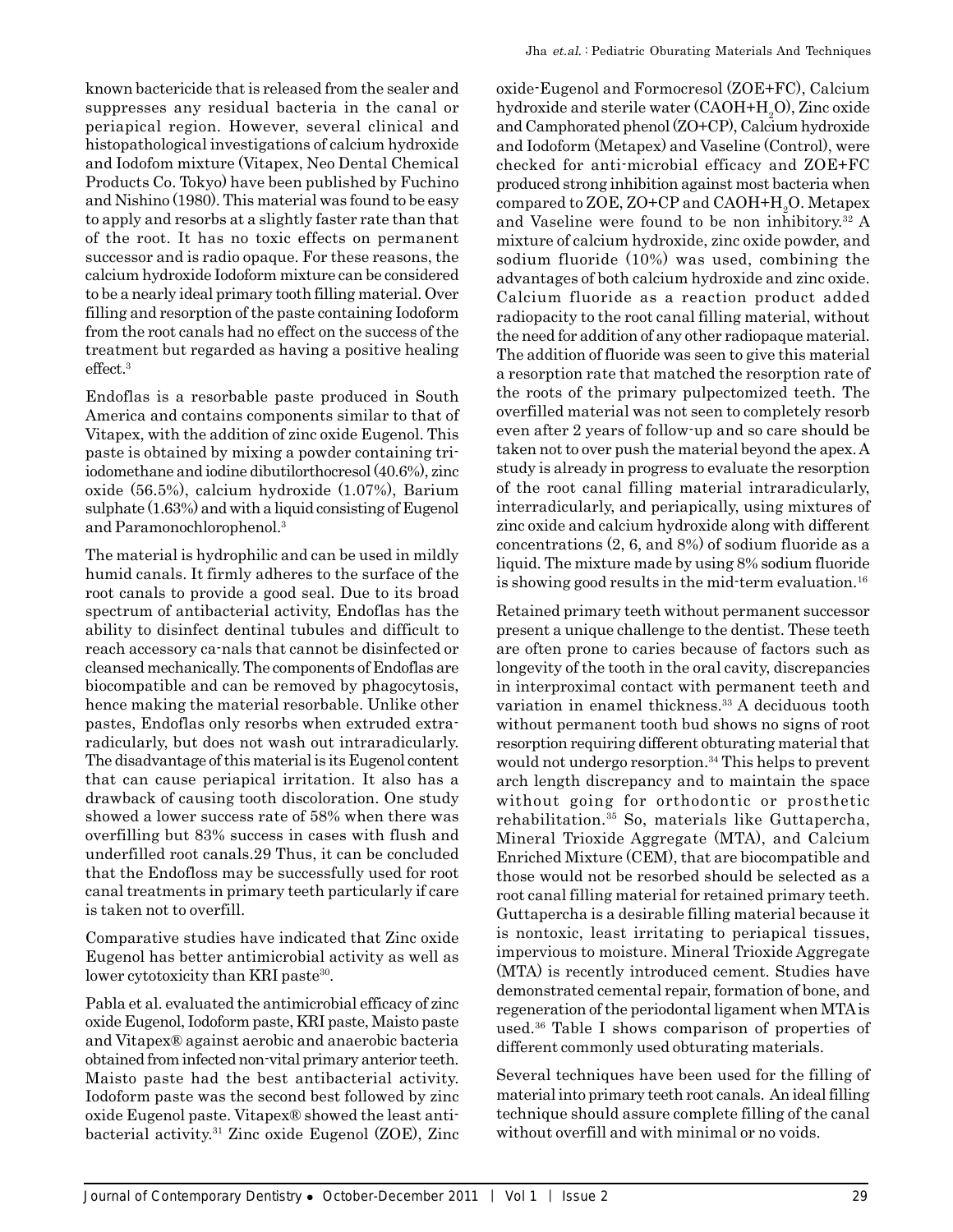# **Root Canal Filling With Hand Instruments**

O'Riordan and Coll described a method of placing the material in bulk and pushing it into the canals with endodontic pluggers.37 Similar method for root canal obturation was used by many authors $11,12$ .

Another method has been described in the literature<sup>38</sup>, which includes filling large primary canals with a thin mix of the material coating the wall of the canals with the help of a reamer in an anti-clock wise direction while taking it out slowly followed by placement of the thicker mix which is then pushed manually. An endodontic plugger or a small amalgam condenser could be used for compacting the paste at the level of the canal orifice. For larger root canals lateral condensers were used by Coll et al.<sup>39</sup> Barr et al.<sup>9</sup> recommended Glick instrument for filling paste in root canals, where as Hartman and Pruhs<sup>40</sup> recommended the use of wet cotton pellet to push the filling materials into the canals of primary teeth. Paper points also been used to carry the paste down into the root canals.<sup>41</sup>

Most of the time material of choice for filling the root canal of a pulpectomized primary tooth is pure zinc oxide eugenol and it can be carried into the canal using Paper points, a Syringe, Jiffy tubes or a lentilspiral.<sup>1</sup>

Use of hand held Lentulospiral was recommended for use in obturation of primary canals 42,43,15,28. Kopel reported that the letulospiral hand held was most effective in carrying zinc oxide Eugenol paste to working length and also produced the highest quality  $fill.^1$ 

Endodontic pressure syringe has been recommended for use in obturation of primary canals. It was developed by Greenberg<sup>44</sup> in 1963 and consists of a barrel and screw-in plunger and includes 13 to 30 gauge needle which correspond to the largest endodontic file

used to instrument the root canal. It has been noted that the needles are very flexible and can easily be maneuvered in the tortuous canals of primary molars<sup>45,46</sup>.

Vitapex, an iodoform calcium hydroxide based paste, is delivered by a disposable plastic needle connecting to a syringe. The syringe is introduced up to  $1/5<sup>th</sup>$  the distance from the apex of the canal and the material is slowly injected as the syringe is withdrawn from the canal. However, due to thickness and limited flexibility of the plastic needle, it is questionable if the tip is able to reach the apex of all canals.

# **Root Canal Filling With Rotary Instrument**

Use of rotary paste filer was mentioned by Yacobi et al.46 They suggested that spiral root canal filer should be one size smaller than the last file used and cut with sharp scissors to half its length. They claimed that this made it easier to use in a child's mouth and also prevented the filling material being pushed through the apices of the primary tooth.

A lentulospiral mounted on the air motor hand piece has been studied for use in obturation of primary root canals. Sigurdsson et al.<sup>47</sup> and Kahn et al.<sup>47</sup> reported that the letulospiral mounted on a slow speed handpiece was most effective in carrying calcium hydroxide paste to working length and also produced the highest quality fill.

Aylard and Johnson<sup>48</sup> and Dandashi et al.<sup>49</sup> evaluated root canal obturation methods in primary teeth in vitro and reported that the lentulospiral mounted in a slowspeed handpiece was superior in filling straight and curved root canals of primary teeth. Similar success in obturating primary root canals with the use of rotary lentulospiral over other techniques has been reported by Allen<sup>50</sup> and Torres et al.<sup>51</sup>

| <b>PROPERTIES</b>   | ZINC OXIDE                                                         | KRI PASTE                                      | <b>VITAPEX</b>                                        |
|---------------------|--------------------------------------------------------------------|------------------------------------------------|-------------------------------------------------------|
| Resorption          | Slow as compared to<br>physiologic root<br>resorption <sup>3</sup> | Resorbs at the same rate as<br>the root $7.54$ | Faster resorption than<br>physiologic root resorption |
| Harmless            | Harmful <sup>7</sup>                                               | Harmless <sup>14</sup>                         | Harmless                                              |
| Overfill resorption | Slow resorption and<br>inflammatory reaction <sup>3</sup>          | Resorbs in $1-2$ weeks <sup>14</sup>           | Resorbs in $1-2$ weeks <sup>55</sup>                  |
| Antimicrobial       | Weak antibacterial                                                 | Best antibacterial                             | Weak antibacterial                                    |
| Easily removed      | Difficult to remove                                                | Easily removed                                 | Easily removed <sup>3</sup>                           |
| Radiopaque          | Radiopaque on<br>radiograph                                        | Radiopaque on radiograph                       | Radiopaque on radiograph                              |
| Discolouration      | No discolouration                                                  | Causes discolouration <sup>16</sup>            | No discolouration                                     |

Table I: Properties of obturation materials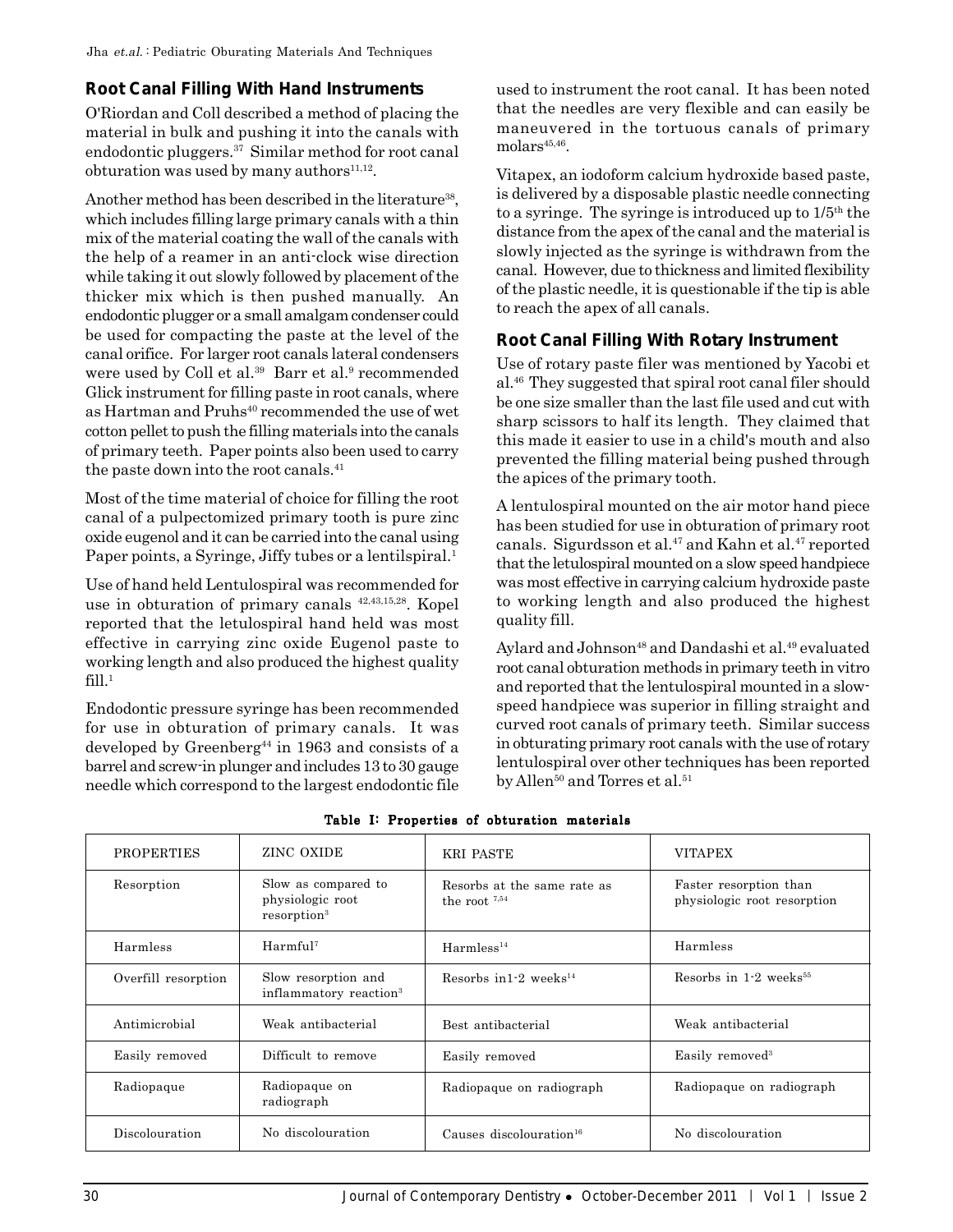Bawazir and Salama52 evaluated in vivo two different obturation techniques, lentulospiral mounted in a slowspeed handpiece and hand-held in primary teeth. The study was carried out on 24 children who had received fifty single visit zinc oxide and eugenol pulpectomies in primary molars. The authors reported 96% (21/22) clinical success rate in the group obturated by the lentulospiral mounted in a slow-speed handpiece and a 92% (23/25) clinical success rate in the group obturated by a hand-held lentulospiral at 6 months following treatment. Authors concluded that there was no statistically significant difference between the two techniques of obturation, according to the quality of the root canal filling or success rate.

Recently, a thin and flexible metal tip was introduced viz., NaviTip, in the market to deliver root canal sealer. This NaviTip comes in different lengths and a rubber stop may be adjusted to it. EndoSeal, a syringe delivered zinc oxide eugenol based canal sealer can be expressed by the NaviTip system.

Guelmann et al.<sup>53</sup> assessed the quality of root canal fill by using three filling systems: syringe with plastic needle (Vitapex), syringe with metal needle, and lentulo spiral. Filling quality was determined radiographically. Authors concluded that NaviTip system offered a more desirable filling quality than lentulo spiral and Vitapex syringe techniques.

There is evidence that lentulospiral used as a hand instrument and rotary lentulospiral mounted on a slow speed handpiece may be better and practical obturating techniques for primary molars.

## **Conclusion**

It has been found that the current obturating materials for primary teeth while providing satisfactory clinical results still need to be modified to suit the various clinical situation that are encountered. Due to the drawbacks of Zinc oxide eugenol material several other materials have been investigated and various combinations tried with some degree of success. The current combinations of calcium hydroxide and iodoform seem to provide better results than zinc oxide eugenol cements. Similarly several obturation techniques have been used with success, with rotary slow speed lentilospiral being most satisfactory. Even recently Navitip has been used for obturation with good success. However, further controlled studies and research is required to find the ideal obturating material and techniques for primary teeth.

#### **References:**

- 1. Dummett CO and Kopel HM. Pediatric Endodontics. In Ingle and Bakland. 5th ed. Endodontics: B.C. Decker Elsevier; 2002. P.861-902.
- 2. Fernanda BF, Michele MR, Maria AO, Branco HO. A systemic review of root canal filling material for deciduous teeth: is there an alternative for zinc oxide Eugenol. ISRN dentistry; vol 2011.
- 3. Praveen P, Anantharaj A, Karthik V, Pratibha R. A review of the obturating material for primary teeth. SRM university journal of dental science 2011;1(3).
- 4. Rifkin A. A simple effective, safe technique for the root canal treatment of abscessed primary teeth. J Dent Child 1980; 47:435-441.
- 5. Hashieh I A, Ponnmel L, Camps J. Concentration of Eugenol apically released from ZnOE based sealers. JOE 1999; 22(11): 713-715.
- 6. Colla JA, Sadrian Roya. Predicting pulpectomy success and its relationship to exfoliation and succedaneous dentition. AAPD 1996; 18(1): 57-63.
- 7. Erasquin J, Muruzabal M. Root canal filling with zinc oxide Eugenol in the rat molar. OOO 1967; 24: 547-558.
- 8. Woods RL, Kildea PM, Gabriel SA. A histologic comparison of hydron and zinc oxide eugenol as endodntic filling material in pimary teeth of dogs. Oral Surg 1984; 58: 82-93.
- 9. Barr ES, Flaitz CM, Hicks JM. A retrospective radiographic evaluation of primary molar pulpectomies. Pediatr Dent. 1991; 13(1): 4-9.
- 10. Gould JM. Root canal therapy for infected primary molar teeth: a preliminary report. J Dent Child 1987; 54: 30-34.
- 11. Colla JS, Josell S, Casper JS. Evaluation of a one appointment formocresol pulpectomy technique for primary molars. Pediatr Dent 1985; 7(2): 123-129.
- 12. Goerig AC, Camp JH. Root canal treatment in primary teeth: a review. Pediatr Dent 1983; 5: 33-37.
- 13. Goodman JR . Endodontic treatment for children. Br Dent J 1985; 158: 363-366.
- 14. Garcia- Godoy F. Evaluation of an Iodoform paste in root canal therapy for infected primary teeth. J Dent Child 1987; 54: 30-34.
- 15. Chawla HS, Mathur VP, Gauba K, Goyal A. A mixture of Calcium Hydroxide and Zinc Oxide as a root canal filling material for primary teeth: a preliminary study. J Indian Soc Pedo Prev Dent. 2001; 19 (3): 107-109.
- 16. Chawla HS, Setia S, Gupta N, Gauba K, Goyal A. Evaluation of a mixture of zinc oxide, calcium hydroxide, and sodium fluoride as a new root canal filling material for primary teeth. J Indian Soc Pedo Prev Dent. 2008 Jun;  $26(2):53-8$
- 17. F. Garcia-Godoy. Evaluation of an iodoform paste in root canal therapy for infected primary teeth. ASDC Journal of Dentistry for Children 1987; 54(1): 30-34.
- 18. R. E. Primosch. Primary tooth pulp therapy as taught in predoctoral pediatric dental programs in the United States. Pediatr Dent. 1997; 19(2): 118-122.
- 19. M. Mortazavi and M. Mesbahi. Comparison of zinc oxide and eugenol, and Vitapex for root canal treatment of necrotic primary teeth. International Journal of Paediatric Dentistry 2004; 14(6):417-424.
- 20. C. Cunha, R. Barcelos, and L. Primo. Soluções irrigadoras e materiais obturadores utilizados na terapia endodôntica de dentes decíduos. Pesquisa Brasileira de Odontopediatria e Clínica Integrada 2005; 5(1): 75-83.
- 21. Castagnola L, Orlay HG. Treatment of gangrene of the pulp by walkhoff method. Brit dent J 1952; 93: 93-102.
- 22. Garcia Godoy F. Evaluation of an iodoform paste in root canal therapy for infected primary teeth. JDC 1987; 54:30-34.
- 23. Mass E, Zilberman LU. Endodontic treatment of infected primary molar using Maisto paste. JDC 1989; 56:117-120.